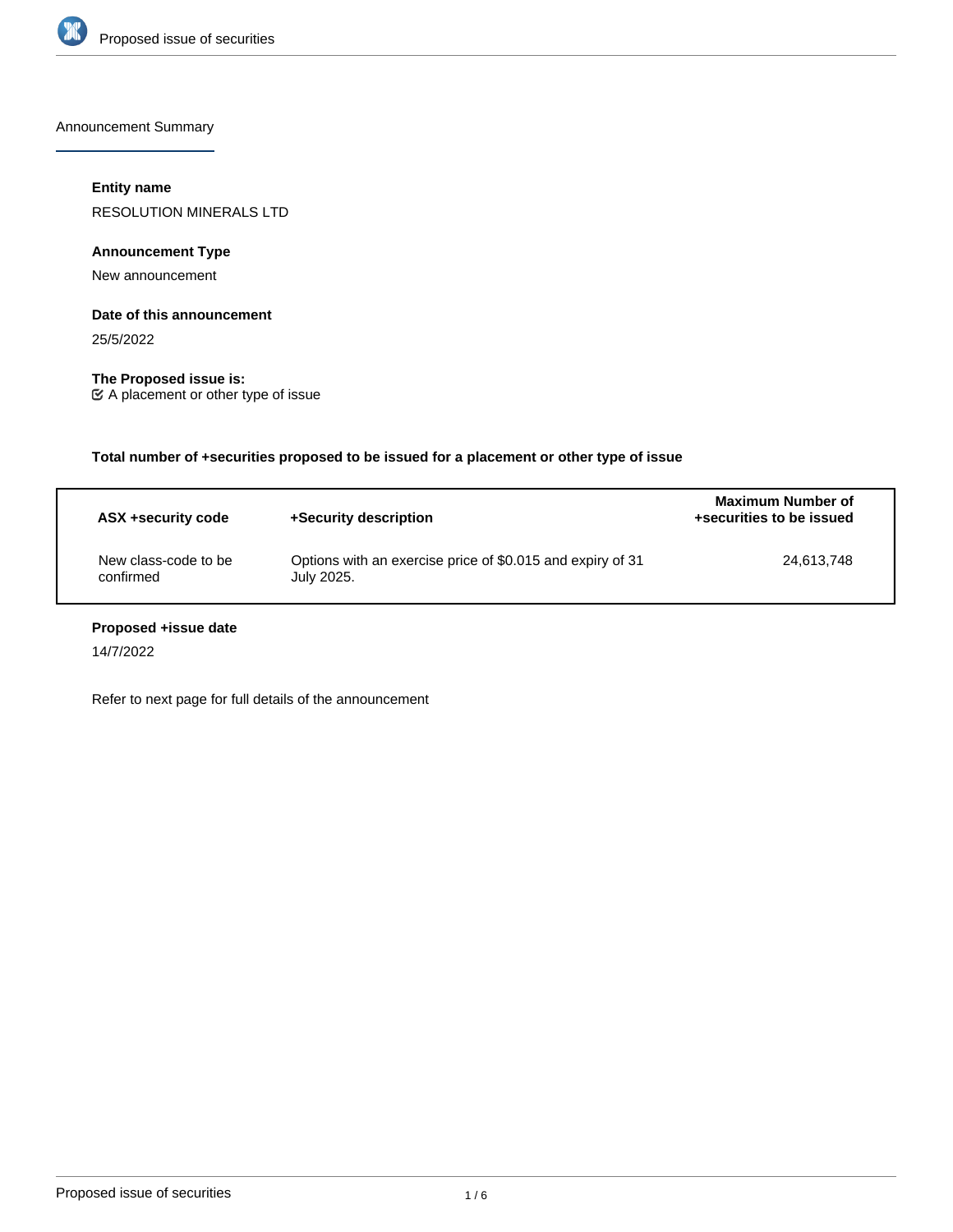

# Part 1 - Entity and announcement details

# **1.1 Name of +Entity**

RESOLUTION MINERALS LTD

We (the entity named above) give ASX the following information about a proposed issue of +securities and, if ASX agrees to +quote any of the +securities (including any rights) on a +deferred settlement basis, we agree to the matters set out in Appendix 3B of the ASX Listing Rules.

If the +securities are being offered under a +disclosure document or +PDS and are intended to be quoted on ASX, we also apply for quotation of all of the +securities that may be issued under the +disclosure document or +PDS on the terms set out in Appendix 2A of the ASX Listing Rules (on the understanding that once the final number of +securities issued under the +disclosure document or +PDS is known, in accordance with Listing Rule 3.10.3C, we will complete and lodge with ASX an Appendix 2A online form notifying ASX of their issue and applying for their quotation).

**1.2 Registered Number Type**

**Registration Number**

ABN

99617789732

**1.3 ASX issuer code**

RML

**1.4 The announcement is** New announcement

# **1.5 Date of this announcement**

25/5/2022

**1.6 The Proposed issue is:**

 $\mathfrak{C}$  A placement or other type of issue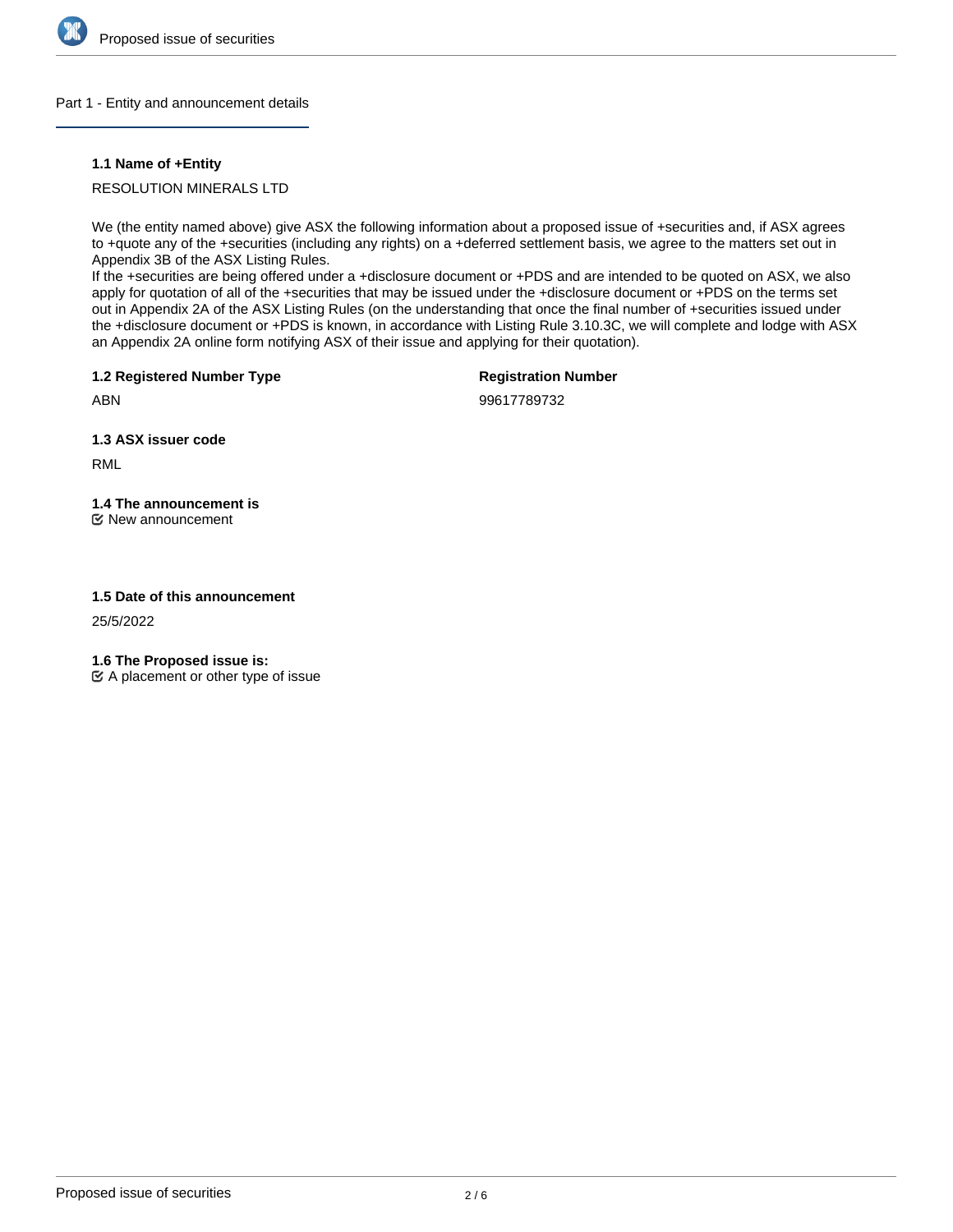

Part 7 - Details of proposed placement or other issue

Part 7A - Conditions

**7A.1 Do any external approvals need to be obtained or other conditions satisfied before the placement or other type of issue can proceed on an unconditional basis?** Yes

7A.1a Conditions

**Approval/Condition** +Security holder approval **Date for determination** 1/7/2022

**Is the date estimated or actual?** Estimated

**\*\* Approval received/condition met?**

#### **Comments**

Part 7B - Issue details

**Is the proposed security a 'New class' (+securities in a class that is not yet quoted or recorded by ASX) or an 'Existing class' (additional securities in a class that is already quoted or recorded by ASX)?** New class

**Will the proposed issue of this +security include an offer of attaching +securities?** No

Details of +securities proposed to be issued

**ISIN Code (if Issuer is a foreign company and +securities are non CDIs)**

| Have you received confirmation from Will the entity be seeking quotation<br>ASX that the terms of the proposed<br>+securities are appropriate and<br>equitable under listing rule 6.1?<br>$\alpha$ Yes | of the 'new' class of +securities on<br>ASX?<br>$\alpha$ Yes          |  |
|--------------------------------------------------------------------------------------------------------------------------------------------------------------------------------------------------------|-----------------------------------------------------------------------|--|
| ASX +security code                                                                                                                                                                                     | +Security description                                                 |  |
| New class-code to be confirmed                                                                                                                                                                         | Options with an exercise price of \$0.015 and expiry of 31 July 2025. |  |

#### **+Security type**

**Options**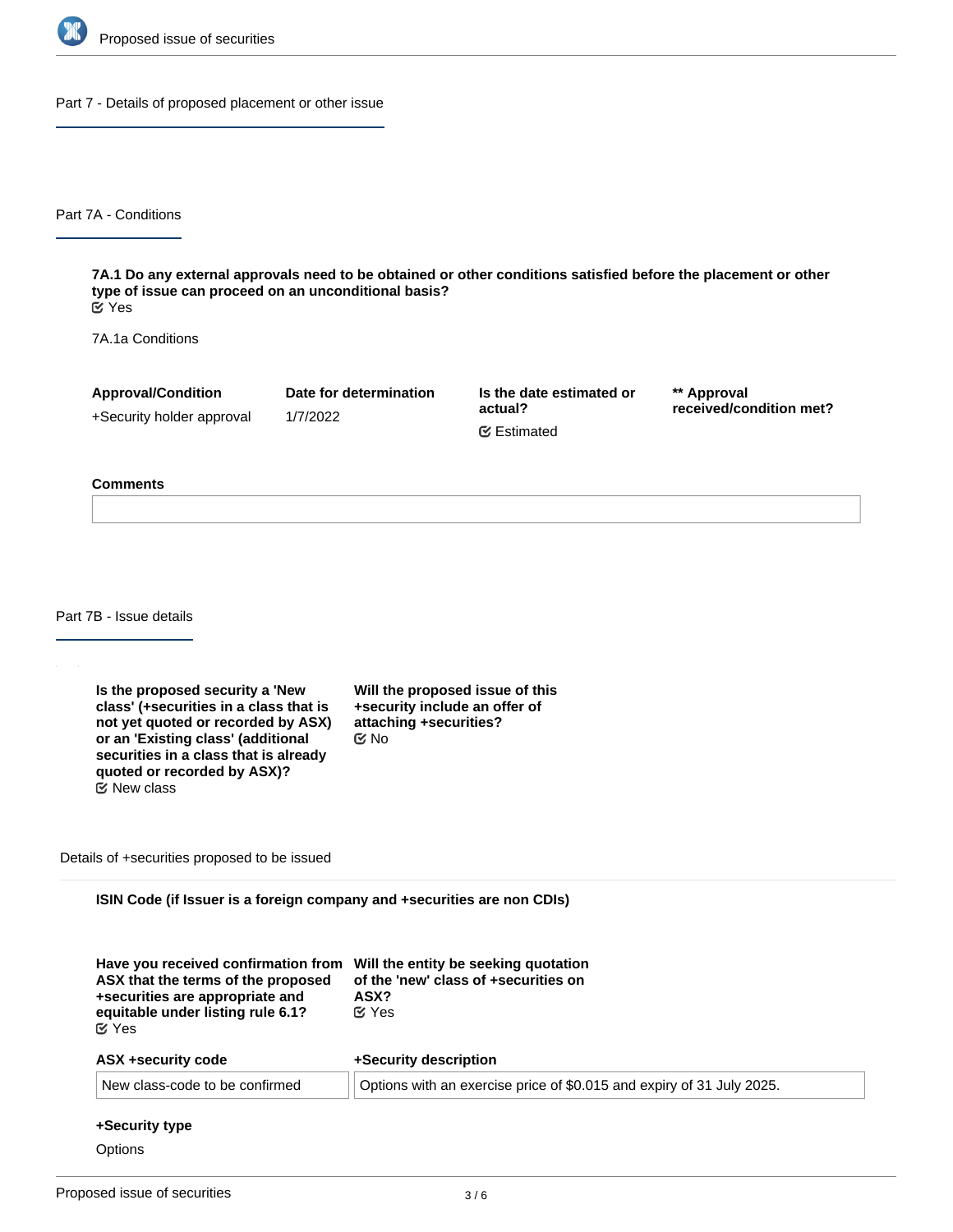

#### **Number of +securities proposed to be issued**

24,613,748

#### **Offer price details**

**Are the +securities proposed to be issued being issued for a cash consideration?** No

#### **Please describe the consideration being provided for the +securities**

Broker fees for any shortfall related to the options Entitlement Issue announced on 18 May 2022. The issue is subject to shareholder approval.

# **Please provide an estimate of the AUD equivalent of the consideration being provided for the +securities**

49,227.500000

**Will all the +securities issued in this class rank equally in all respects from their issue date?** Yes

#### Options details

| +Security currency                                                              | <b>Exercise price</b> | <b>Expiry date</b> |  |  |
|---------------------------------------------------------------------------------|-----------------------|--------------------|--|--|
| AUD - Australian Dollar                                                         | AUD 0.0150            | 31/7/2025          |  |  |
| Details of the type of +security that will be issued if the option is exercised |                       |                    |  |  |

RML : ORDINARY FULLY PAID

**Number of securities that will be issued if the option is exercised**

One RML share will be issued for each option exercised.

# **Please provide a URL link for a document lodged with ASX setting out the material terms of the +securities proposed to be issued or provide the information by separate announcement.**

The terms of the options will be included in the options rights issue prospectus lodged on 25 May 2022.

Part 7C - Timetable

# **7C.1 Proposed +issue date**

14/7/2022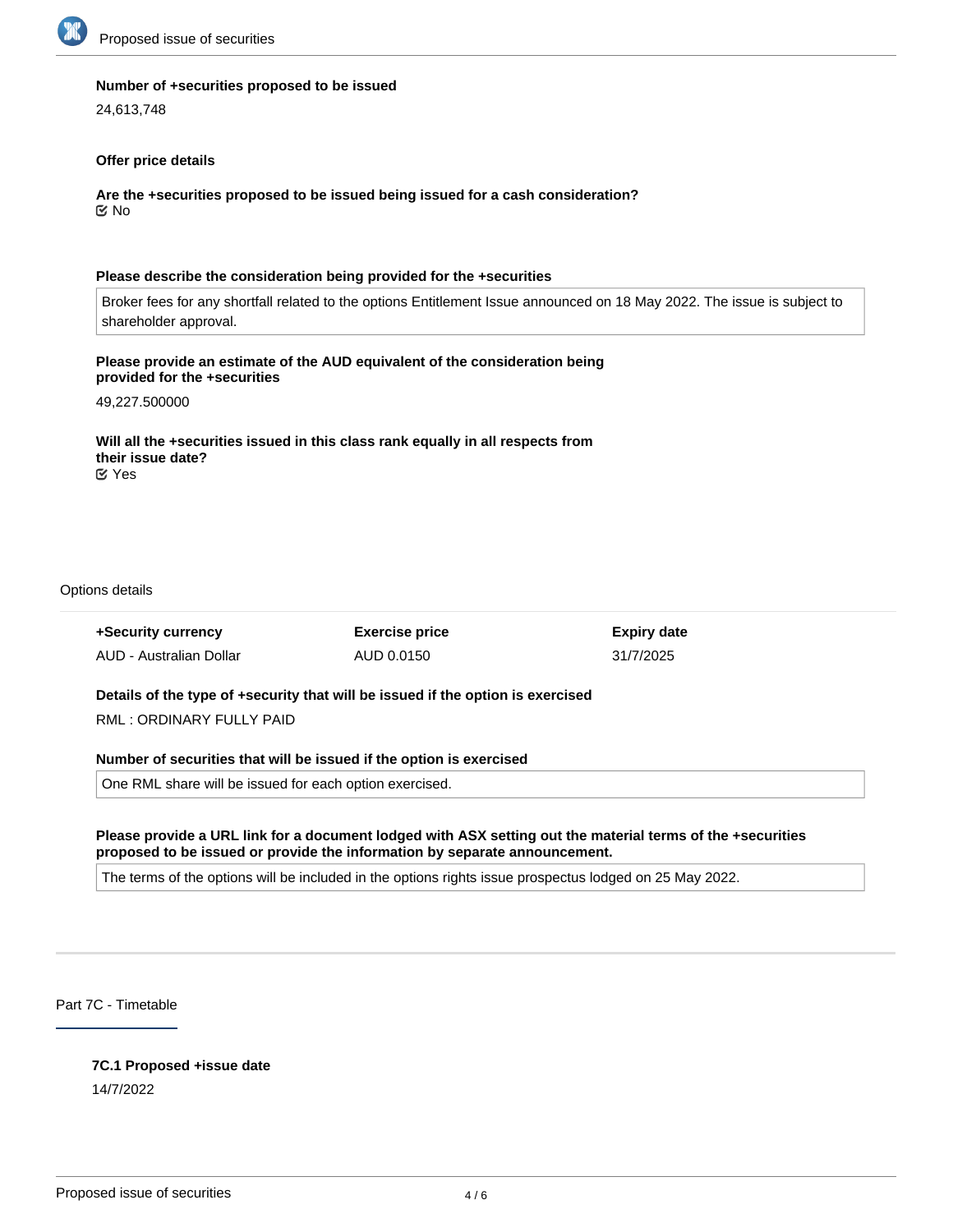

Part 7D - Listing Rule requirements

**7D.1 Has the entity obtained, or is it obtaining, +security holder approval for the entire issue under listing rule 7.1?** Yes

**7D.1a Date of meeting or proposed meeting to approve the issue under listing rule 7.1**

1/7/2022

**7D.2 Is a party referred to in listing rule 10.11 participating in the proposed issue?** No

**7D.3 Will any of the +securities to be issued be +restricted securities for the purposes of the listing rules?** No

**7D.4 Will any of the +securities to be issued be subject to +voluntary escrow?** No

Part 7E - Fees and expenses

**7E.1 Will there be a lead manager or broker to the proposed issue?** Yes

**7E.1a Who is the lead manager/broker?**

**DealAccess** 

#### **7E.1b What fee, commission or other consideration is payable to them for acting as lead manager/broker?**

The issue of these options represents the Entitlement Issue shortfall fee, calculated at 6% of any shortfall funds raised.

**7E.2 Is the proposed issue to be underwritten? K** No

**7E.4 Details of any other material fees or costs to be incurred by the entity in connection with the proposed issue**

Part 7F - Further Information

**7F.01 The purpose(s) for which the entity is issuing the securities**

Lead Manager fees

**7F.1 Will the entity be changing its dividend/distribution policy if the proposed issue proceeds?** Q